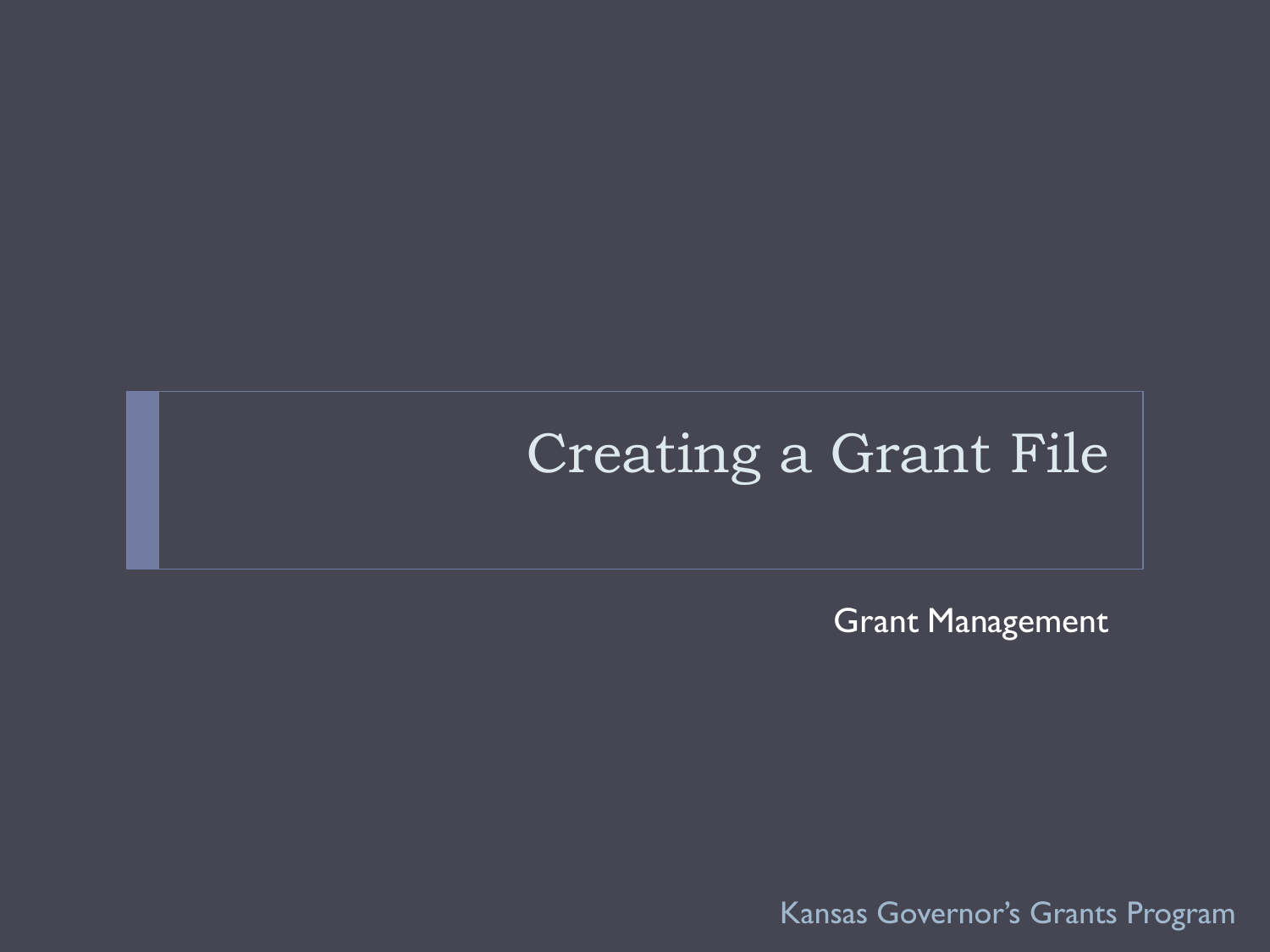# Maintaining a Grant File

## What a Grant File Should Include?

- ▶ Grant Application
- Grant Assurances
- ▶ Reporting Requirements
- ▶ Approved Budget and any Project Revisions
- ▶ Civil Rights Information
- ▶ Statistical, Financial, and Programmatic Reports submitted to KGGP
- ▶ Correspondence with Funder

Maintain a separate grant file for each grant award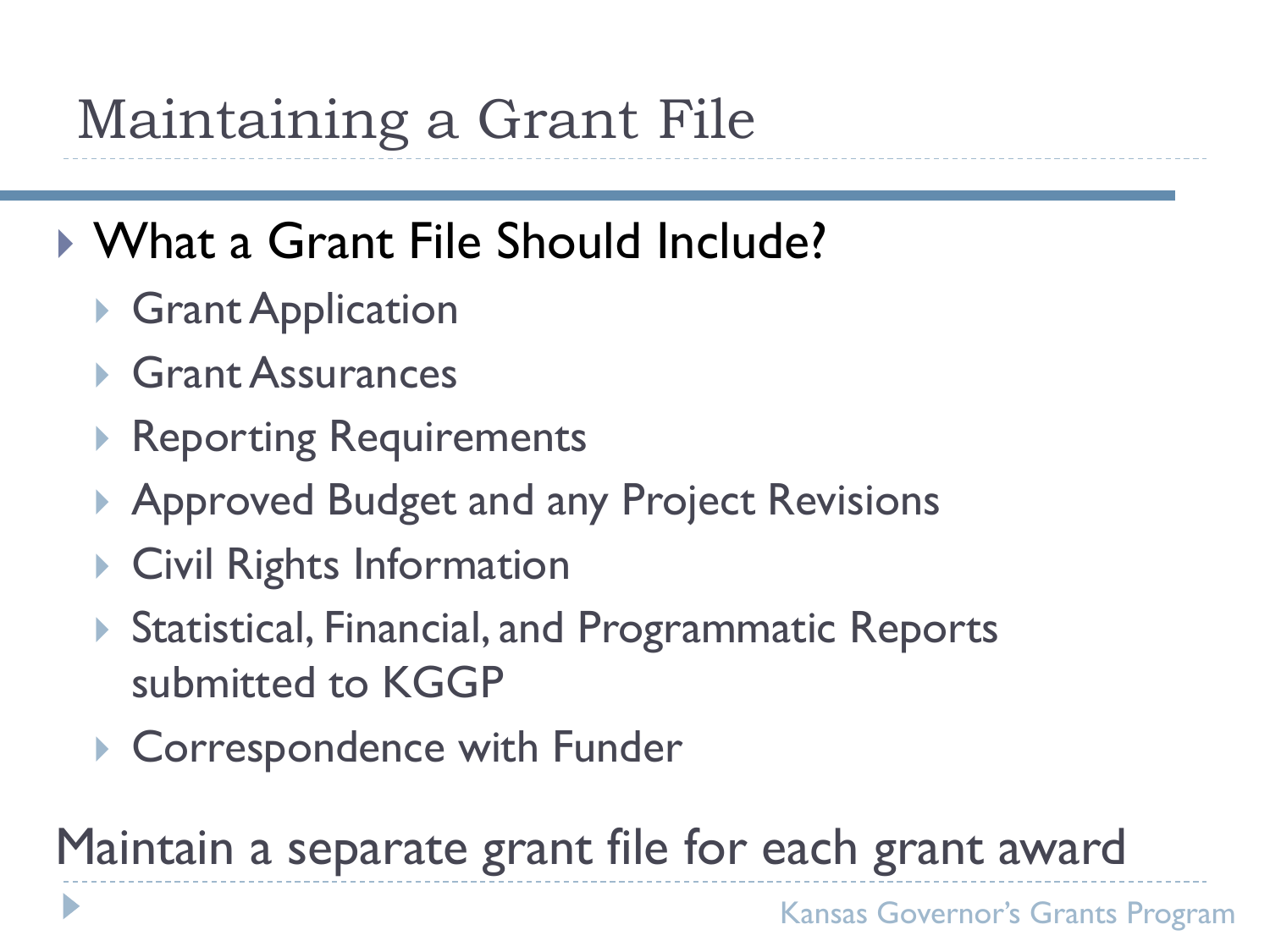### ▶ Find a system that works for you

- ▶ Three-ring binder with tabs for each item
- Accordion file with labeled manila folders for each item
- ▶ Computer folder containing each item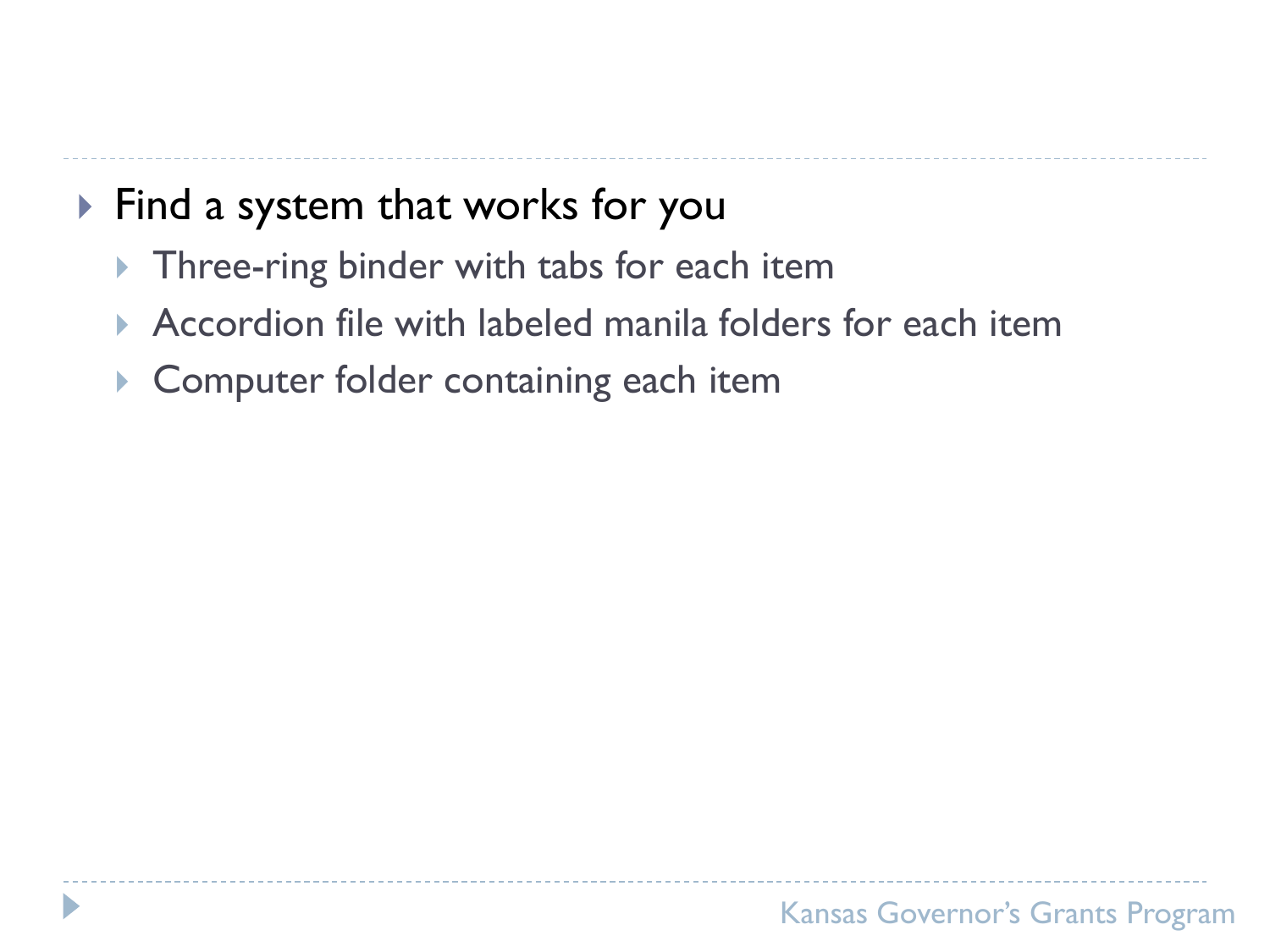- Statistical, Financial, and Programmatic Reports submitted to **KGGP** 
	- ▶ Keep hard copies or PDF files containing all backup documentation for reports submitted to KGGP
		- ▶ Project staff/volunteers' time and activity records
		- General ledgers
		- Queried reports from database
		- **Invoices, receipts, etc.**
		- $\blacktriangleright$  Evaluation results
	- **Create these documents/files when you submit the report**

\*If a duplicate copy of all backup documentation is not part of the Grant File, then the Grant File must include documentation of the specific location for the backup.